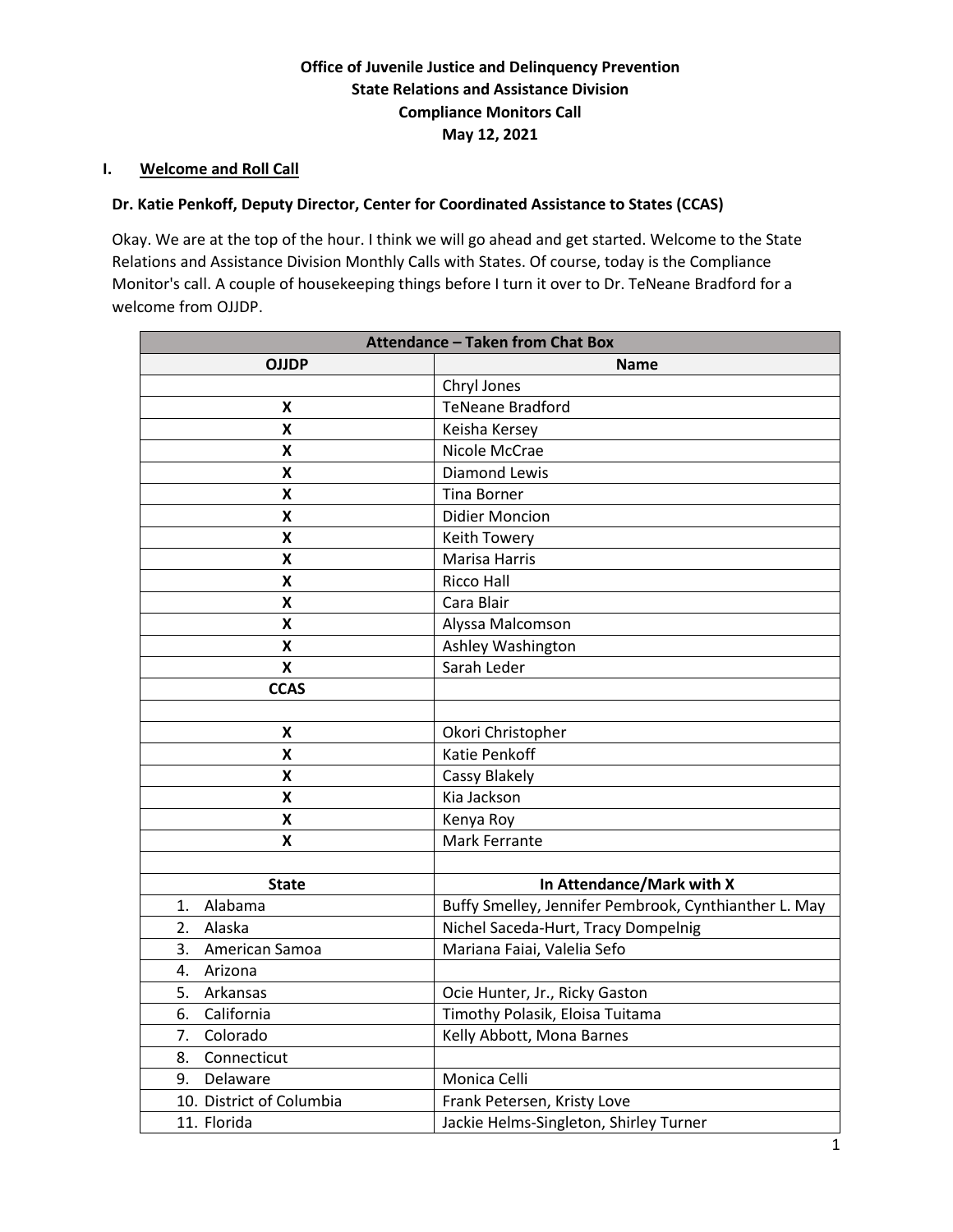| 12. Georgia                   | Joseph Lynn, Stephanie Mikkelsen                          |
|-------------------------------|-----------------------------------------------------------|
| 13. Guam                      | Danielle Camacho                                          |
| 14. Hawaii                    | Shannessy Ahu, John Pakukui                               |
| 15. Idaho                     |                                                           |
| 16. Illinois                  | Andrea Hall, Kathryn Culleeny                             |
| 17. Indiana                   |                                                           |
| 18. lowa                      |                                                           |
| 19. Kansas                    |                                                           |
| 20. Kentucky                  | Sara Redfield, Mavis Williamson                           |
| 21. Louisiana                 | Demetrius Joubert                                         |
| 22. Maine                     | Linda Barry Potter                                        |
| 23. Maryland                  | Jessica Wheeler                                           |
| 24. Massachusetts             | Jim Houghton                                              |
| 25. Michigan                  | Bob Higgins, Robb Burroughs                               |
| 26. Minnesota                 |                                                           |
| 27. Mississippi               | Emberly K. Holmes, Frederick McGee                        |
| 28. Missouri                  | Chris Yeager                                              |
| 29. Montana                   | <b>Mark Thatcher</b>                                      |
| 30. Nebraska                  |                                                           |
| 31. Nevada                    | Leslie Bittleston                                         |
| 32. New Hampshire             | Pam Sullivan                                              |
| 33. New Jersey                | Shaniqua McRae                                            |
| 34. New Mexico                | Samantha Armendariz                                       |
| 35. New York                  | Tom Andriola, Amanda Grimes                               |
| 36. North Carolina            | Toni Lockley, Gary O. Moore                               |
| 37. North Dakota              | Lisa Jahner                                               |
| 38. Northern Marianas Islands |                                                           |
| 39. Ohio                      | Danny Turek                                               |
| 40. Oklahoma                  |                                                           |
| 41. Oregon                    | <b>Ryan Shands</b>                                        |
| 42. Pennsylvania              | <b>Greg Young</b>                                         |
| 43. Puerto Rico               | Roselyn Cruz, Natalia Rios                                |
| 44. Rhode Island              | Gina Tocco                                                |
| 45. South Carolina            | Trevon Fordham, Aloysius Anderson                         |
| 46. South Dakota              | Nicole Gednalske                                          |
| 47. Tennessee                 | Zanira Whitfield                                          |
| 48. Texas                     |                                                           |
| 49. Utah                      | Kayley Richards                                           |
| 50. Vermont                   | <b>Elizabeth Morris</b>                                   |
| 51. Virgin Islands            |                                                           |
| 52. Virginia                  | Kenneth Stables, Greg Hopkins, Ed Holmes, Curtis          |
|                               | Stevens                                                   |
| 53. Washington                | Alice Coil                                                |
| 54. West Virginia             |                                                           |
| 55. Wisconsin                 | Allison Budzinski, Sabrina Gentile, Heather Kierzek, Lara |
|                               | Kenny, Mary Lieven                                        |
| 56. Wyoming                   | <b>Craig Fisgus</b>                                       |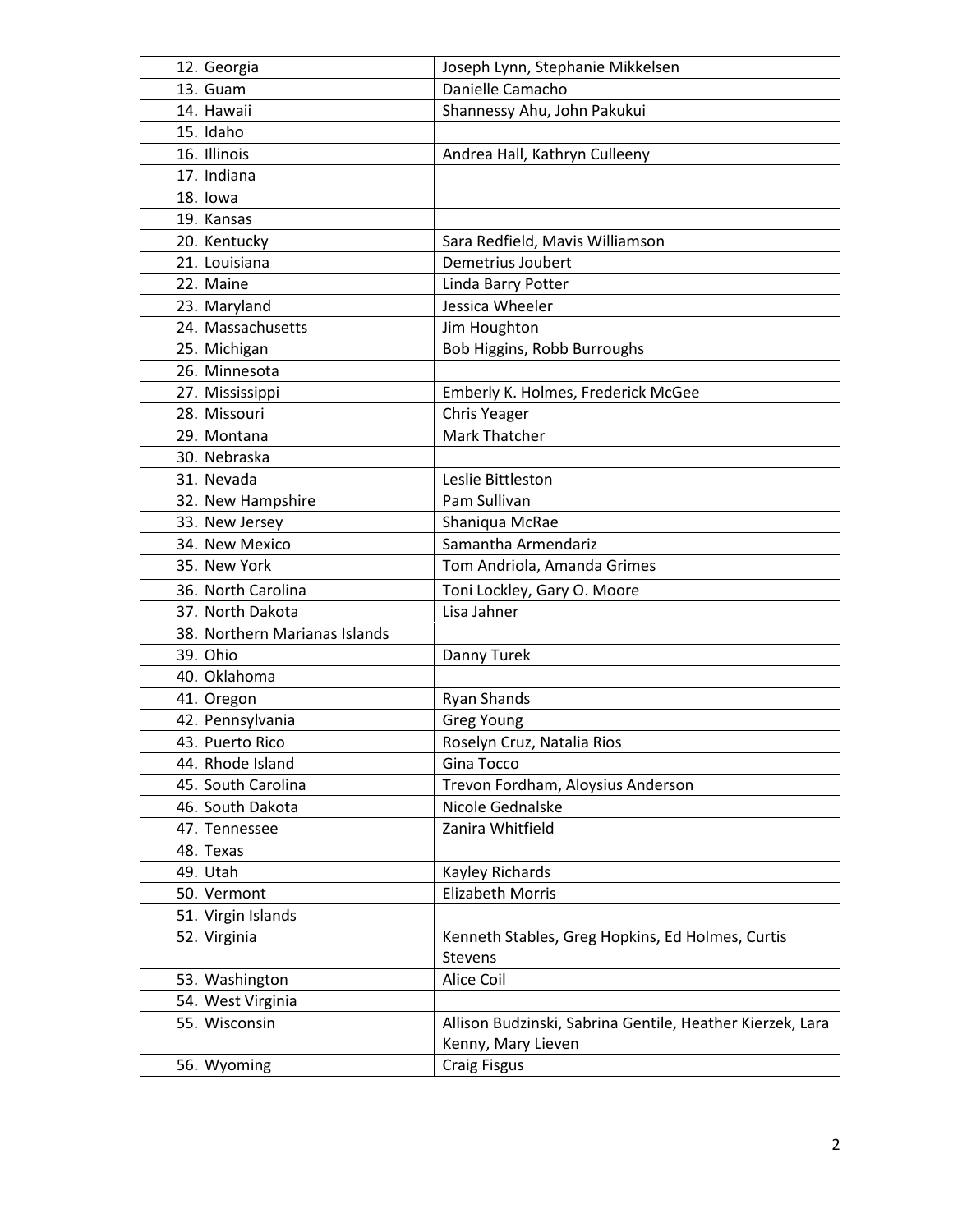#### **Dr. Katie Penkoff, Deputy Director, CCAS**

The first is our notice of recording. The American Institutes for Research operates the Center for Coordinated Assistance to States under a cooperative agreement with OJJDP and AIR allows for the recording of audio-visual participants and other information sent verbalized or utilized during business related meetings.

By joining a meeting, you automatically consent to such recordings. Any participant who prefers to participate via audio only should disable their video camera, so only their audio will be captured. Video and/or audio recordings of any AIR session shall not be transmitted to any external third party without their permission. Just some other a couple of quick housekeeping items. All attendees are entering in listen-only mode. For technical issues, please use the chat box. Okori Christopher who you just heard from is our technology consultant, and he's monitoring that closely as well as other members of our team. And you can also email us at [ccas@air.org.](file://dc1fs/dc1ehd/share/CCAS/Year%207/OJJDP%20Monthly%20Calls%20with%20the%20States/5.12.21/ccas@air.org) And roll call will also be facilitated through the chat.

There will be a few segments where we will of course allow for questions and comments. But we will facilitate those mainly through the chat and you let us know through the chat if you would like to be unmuted so that we can really work to ensure call quality here today. Again, just a quick orientation to Webex and your control panel. In the top right-hand corner, you will notice you have an opportunity to change your video layout and how it looks. And you also then can see that the meeting controls are actually at the bottom of the screen near the middle. And if you hover over that, those will become visible for you.

Just a quick orientation to what is on your control panel. You have the ability once unmuted by Okori to mute and unmute yourself, to share your video, to learn who the other participants are in the room, to access the chat box and then of course to leave. But in the chat box and I see folks are already starting to do this and I greatly appreciate it, please share your full name, the state or territory you represent. And the full name of anyone viewing with you today. This will help us with note taking and attendance purposes for the call. Again, if you haven't already, please share that information in the chat. And here is our agenda for today. And with that, I am going to turn it over to Dr. TeNeane Bradford to provide a welcome.

#### **II. Welcome & Updates from OJJDP**

#### **Dr. TeNeane Bradford, Associate Administrator, SRAD, OJJDP**

Katie as always, CCAS team, my team and especially to our Compliance Monitors joining the call today, you guys are where the rubber meets the road in terms of trying to keep our youth safe and all of us on track when it comes to the core protections applicable to the work that you do. We are happy to have you on the call. I want to also acknowledge that most recently, we sent out additional guidance. And if you all were on the pre-call or heard a little bit of discussion, we spent a lot of time trying to figure out how to make sure we get your additional questions answered, additional guidance around what we are titling 'The Interest of Justice'. Upcoming data collection starts December 21, 2021 and we will provide more guidance and information about monitoring for jail removal and secure court holding facility.

We got that out on Friday. We have gotten some questions and we're working to get answers out. For now, we got actually a few answers we'll turn around to you. But I did want to just acknowledge that, I think a good bit of you have been concerned about getting more information and what that means. We were committed to try to figure out any relief that we could provide as well as follow the law. The secure court holding facility requirement does come with a bit of relief, in that as you try to recover and get back to some normalcy with your work, we will develop a certification for those of you who are not able to necessarily inspect and collect data, but are aware that through those elements listed on that listserv messaging for consideration that youth were sight and sound separated and there were those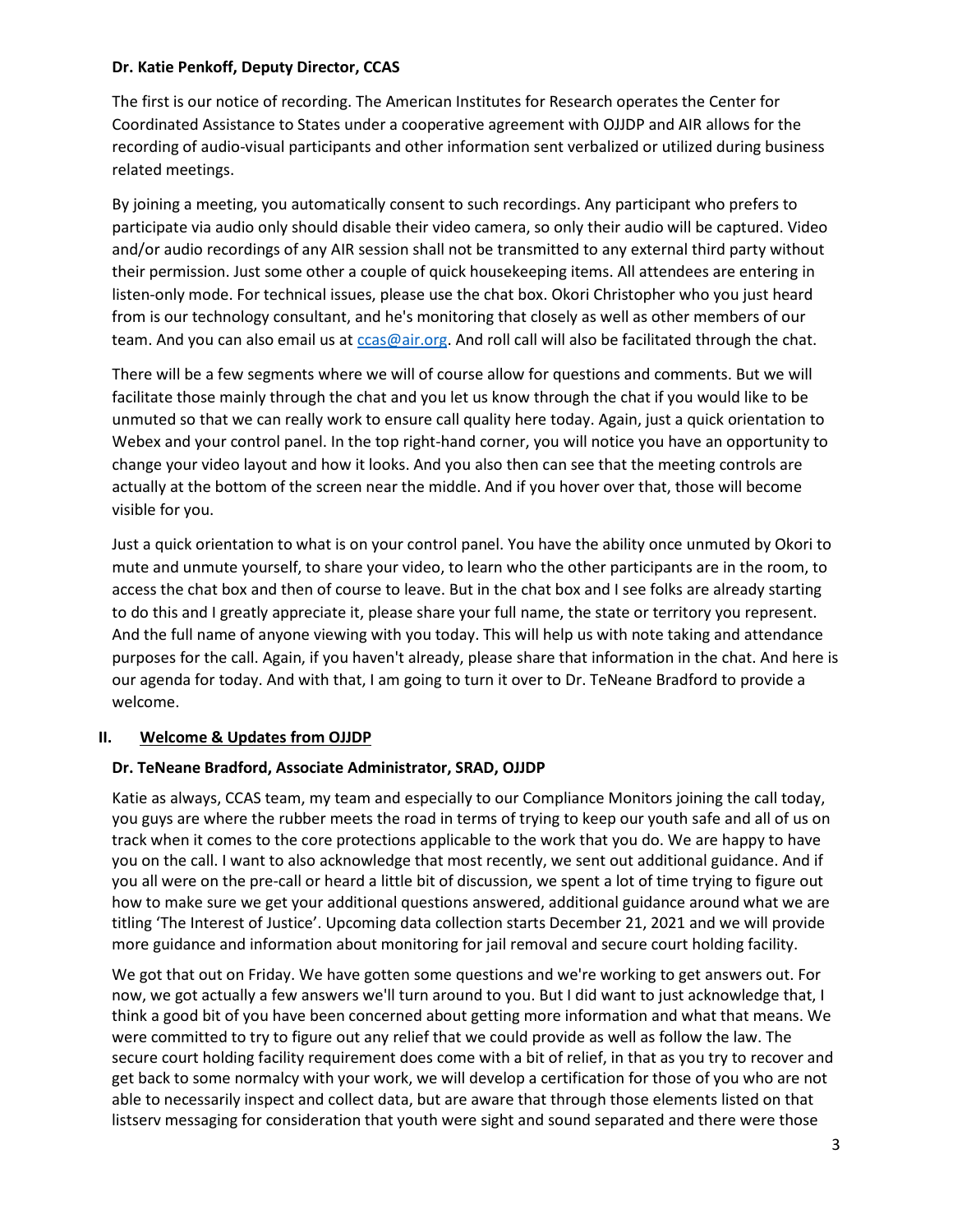courts not housing those youth and/or adjudicated youth in secure court holding facilities so that violations did not occur.

That was a way to provide some relief. And we are drafting that certification process which will impact 2022 awards, not this award period. Let me be clear, 2022 awards and not this current solicitation that we are awaiting any day to go out. We've done our part. We are just waiting for the department to okay the release for the [2021 Title II solicitation](https://ojjdp.ojp.gov/funding/FY21-Title-II-Solicitation-Files) as a side note. And then the other 'Interest of Justice' listserv came out with additional guidance. Remember that does not impact your 2022 award, it actually will impact your 2023 award submission. That's as clear as I could make it right now. Keith and my team have asked me to make sure you feel comfortable asking questions about that but know that many of them if not all of them will be put in the parking lot. We are planning to have a session in the next two weeks to discuss these two requirements specifically.

It will be a broad overview but enough answers to questions generally, that you'll walk away having some sense of how to count violations and how to classify particular court holding facilities and ensuring that adjudicated youth are separate from adults and courts are not in violation if a youth is adjudicated and awaiting transport. That's going to be a special call, and we will get that planned and a notice out to you ASAP. And we will provide general Q&A for that and go over a little bit more in detail. We'll be looking for in your communities of practice judge's orders so we can start taking a look at some of the challenges you may have or what they may look like in your state. But after that general call, we will have regional meetings or groupings of states to have smaller sessions to go through and have some problem solving sessions around some of the challenges that we may be able to help you with, although some things are out of our control.

But we want to provide and document our efforts to make sure that we are providing the necessary outreach, question and answer sessions, training and technical assistance that we need to address these two requirements. We are also engaging in a partnership with NCJFCJ and will have some discussion with them, th[e National Council of Juvenile](https://www.ncjfcj.org/) and Family Court Judges group. We are trying to approach them with this work, what that may mean more directly on a national level to help with particularly the 'Interest of Justice' requirement and explain to them the new requirement for jail removal under the secure court holding facility umbrella. We're working on that. We'll get out some more information about that in the near future and how we may be able to partner with them.

We are also partnering with [NPJS](http://npjs.org/) (National Partnership for Juvenile Services), they will help us with the sessions and we'll have some very special help with us that if we get stuck, we've got some of our partners on the other side of OJP (Office of Justice Programs) that will help support some Q&A in those groups. And so, we'll get that plan out to you. I've asked CCAS to ensure we get that date for the bigger meeting and then the groupings scheduled, so we get that out to you. You know what group you fall in, can anticipate, jump on the call, think about questions. After the big session if you still have or are unclear or how to work through or help others work through those decision trees, we want to commit the necessary time so you all will be prepared to take on a new requirement particularly for the 'Interest of Justice' issues that you may be challenged with. Again, the data collection period starts December 21, 2021.

And then any other unanswered questions or concerns about the new secure court holding facility jail removal court data collection requirement, we're committed to helping you out. And again, like I said, any day the [2021 Title II solicitation](https://ojjdp.ojp.gov/funding/FY21-Title-II-Solicitation-Files.) should be open, we've done everything we can on our end, we're just waiting for department approval. Please know that we're not not answering you, that is the only answer that we have at this time. If you have any questions that you really want to get out to us around anything that I've shared today that we may not be able to answer today, so we can have the rest of the agenda to the facilitators of the day, just drop them in. CCAS and my team, we're looking for those questions and parking lotting them. If there's anything that we can answer today, we will. Appreciate you. I'm going to hand the baton over to Keith.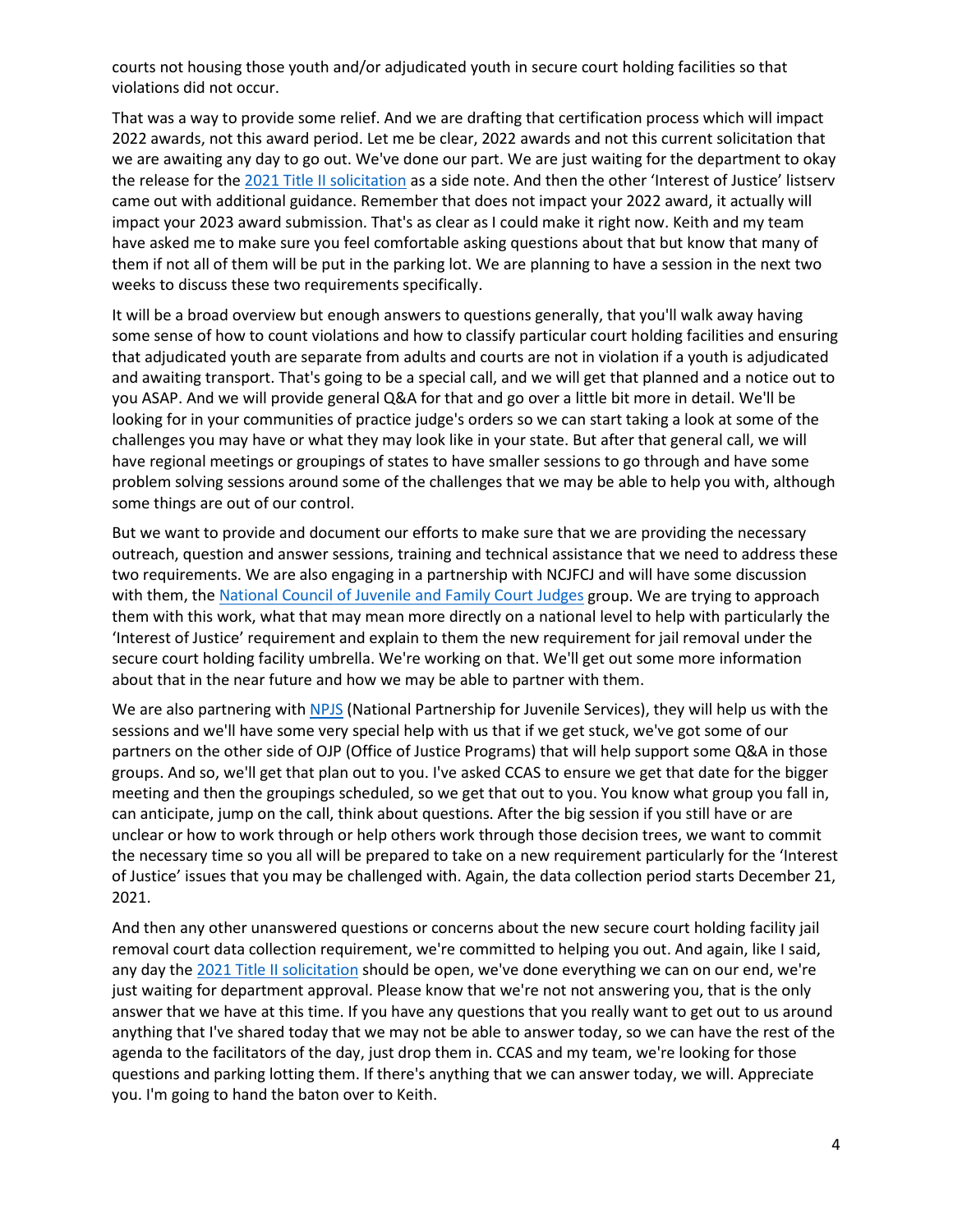#### **III. Facility Inspection Provisions and Compliance Monitoring Tool Update**

#### **Keith Towery, State Program Manager, OJJDP, SRAD**

Thank you so much, TeNeane. Hi everybody. I'm so excited to talk to you guys today. Today, what I want to make sure we do before we start talking about the Compliance [Monitoring Tool \(CMT\),](https://ojpsso.ojp.gov/) I just want to make sure that we give you all an update. Then you know that we hear your concerns in the field regarding having more information about the effective system of monitoring and the eight elements. And we are working very expeditiously to try to provide you with a document that will outline more information about those policies. So, just stay tuned for that, we will keep you updated with that. Now for the Compliance Monitoring Tool, so as part of your requirements as a Title II recipient, we work with you all to receive data related to the compliance efforts that you do in your states.

As soon as the solicitation is released, we do plan to make sure that we send out [a link](https://ojjdp.ojp.gov/funding/FY21-Title-II-Solicitation-Files.) to everybody, so you can actually log on to the [Compliance Monitoring Tool](https://ojpsso.ojp.gov/) and provide us with that particular data. Data reporting is a key essential part to making sure that your state is within compliance. As you recall, each year typically once the solicitation is released, we ask your state to submit compliance data. We ask your state to submit their monitoring universe, we ask you to submit your RED data. And we go through the process of reviewing the documents that you upload into the CMT tool. Some people know the CMT tool as the PMT system. They're definitely housed on the same network, but we try to be very intentional when we call it the CMT. Because the CMT is only related to Compliance Monitoring Tool, while the PMT is related to the performance measures that you may upload from time to time.

A lot of people are new. We do have some new Compliance Monitors who have some new Juvenile Justice Specialists. We want to make sure that you are able to access those accounts. The best way to ensure that you have access to those accounts is literally by emailing your program manager. Email your [program manager,](https://ojjdp.ojp.gov/states) let us know if you're having particular issues with your passwords, if you're not having the correct access levels to upload the data, any particular issues, it's very important that you do so ASAP. As TeNeane just said, the [solicitation](https://ojjdp.ojp.gov/funding/FY21-Title-II-Solicitation-Files) will be released pretty soon. And as soon as that is released, you're going to have the opportunity to log into the CMT and provide us with your data. We have 60 days to do this right, from the data as released.

Thirty days is our typical window that we give you. And then if your state does need an extension, we tend to provide an additional 30-day extension. Because the solicitation was released or is being released very later in the fiscal year, we're asking that you expeditiously get your data ready and submitted. We're also hoping that at this point, that you may have had taken each the time to ensure that you have all of the data ready and just ready to go. And, once the CMT is open, we are going to offer a few training dates. We're going to offer three training days this year. We are still waiting on the date for the CMT to open to exactly talk about those dates. We may have to adjust based off of when the solicitation is released. But we will offer three dates where you can log in.

You'll be working with our contractor; his name is Cliff. You'll also be working with the Compliance Team that's Didier, Tina, and myself. And we are there to give you an overview of the CMT tool, to make sure you understand how to login, to troubleshoot any issues you may be having, and to also answer any questions that you may be having. I can't stress enough though if you think you do not have particular access to the CMT site at this time, make sure you email your program manager. Let your program manager know that you may have issues with accessing this site. Please look out for the upcoming training dates for the CMT. And I want to also share with you guys a tool that we are working on developing. This tool is related to the type of data that you collect. We understand that most people have already collected their data for the FY22 data submission that will be taking place very shortly.

But we also want to make sure that the field has an idea of the type of data that could really help you answer the questions that you need to fulfill in the Compliance Monitoring Tool. And Katie, if you can just flash that chart for us. And again, we plan to also send this out to everyone. We're going to make sure that you all have an opportunity to view this information. We'll make sure that you have it during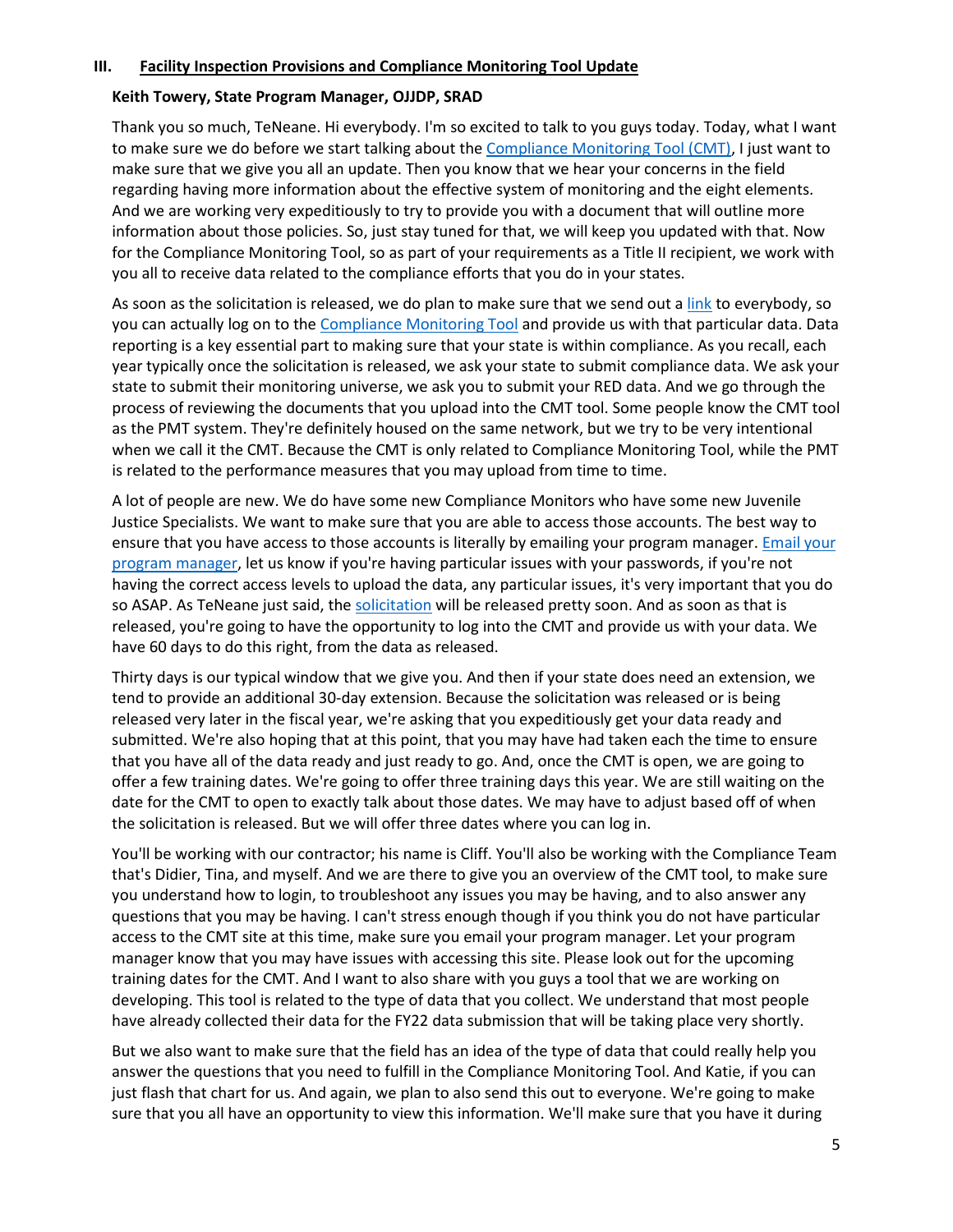the CMT training classes as well. But the first thing you'll see here on this chart, I mean on this handout is a chart that just talks about the different types of facilities, and the type of applicable core requirements that you need to check for. If you can scroll to center the chart a little bit for us.

## **Dr. Katie Penkoff, Deputy Director, CCAS**

I'm hoping that this shows up. You'll notice on the left-hand side of your screen for everyone, you have the opportunity to scroll down as well as zoom in and zoom out. Is the bottom and middle of the page showing now, Okori?

## **Okori Christopher, Project Technology Specialist, CCAS**

Yes. If I manipulate it, then yes, I can zoom in to my preference.

## **Dr. Katie Penkoff, Deputy Director, CCAS**

Okay.

#### **Keith Towery, State Program Manager, OJJDP, SRAD**

Okay. I hope you guys caught that instruction. I'm just going to briefly just go through these particular data elements handout. And then we'll be opening up for questions. But we just want to again just introduce this to you to show you some tools that we are very eager to present to you guys during the CMT trainings. The first thing that you definitely see here is the chart that you've been seeing from us for a while now where we outline the particular facility type. And we also talk about the applicable core requirement that you should be checking for. Yes, indicates that this is something you should be checking for. Yes, also indicates this is a data point that you want to try to discover. No is quite simple. It's probably not applicable to that particular facility type. You don't need to try to collect data in order to receive that information.

And then pay attention when you get this document. We talk about prisons. We talk about adult jails and lockups there in particular to try to clarify the confusion and also the questions that we have been receiving from the field. The data that we are always trying to receive from the field from all your secure facilities that you place within your monitoring universe. If we have any future guidance for that, we will definitely make sure we let you guys know ASAP. The next section of this handout is our attempt to really give you a suggestion based on the facility type of data that you may want to be collecting in order to answer these compliance related questions.

The first chart that we see here is a suggestion for data for agencies with any arresting authorities, right? In plain language, these typically would be your police or your sheriff's department that you have within your state. These are the type of data elements that we want to ensure that you're just thinking of already off the bat you should be asking to answer these questions. Because there's a lot of privacy laws on the federal level and also possibly on your state level, instead of asking for first name and last name, we figured that a unique identifier paired with a gender and date of birth may really help and assist you guys. We'll be able to track if there's a particular issue. And you'll see that consistent and constant through each of the particular charts that we have below.

On the next page, we provide you with a data suggestion for juvenile detention and correctional facilities. As I mentioned, you see the unique identifier, the date of birth and gender is just something that's very consistent. We did put race and ethnicity there in this chart as well as we are always thinking 10 steps ahead. This also may be a great opportunity for you to monitor some of your RED and racial and ethnic disparities, data that you will also need to report on at a later date. And we also put in another identifier element that says status offender charge only indicator. And we know that when we're looking for DSOs (Deinstitutionalization of Status Offenders), for status offenders, we're trying to make sure we identify if they are a status offender completely, that they have no other delinquency charge associated any other delinquency charges opened during the time of their potential confinement or detention.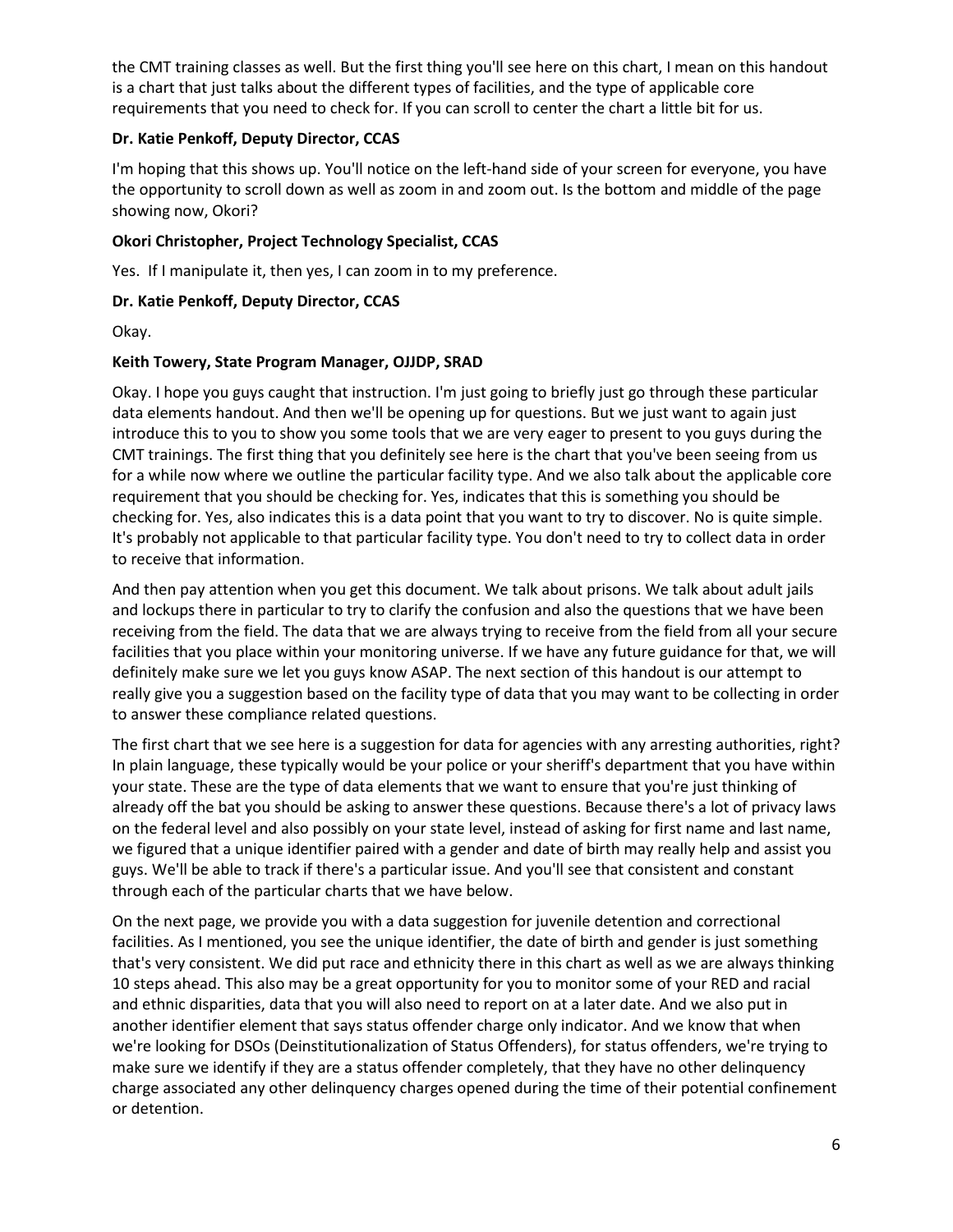Again, this is just a really great way to make sure you have all the data, this is not a requirement. This is just a suggestion. These are just ideas of what type of data you should be able to collect or you should consider collecting per facility type. And the next chart talks about adult jails and lockups. In particular, you'll see on this chart, we have a parenthesis that says court holding facilities. These are potential items that you may want to consider collecting from a court holding facility that are in that parentheses. For traditional adult jails and lockups, these are everything you may want to collect. This is just us trying to provide you with more tools to understand the type of data that you may want to collect for these particular types of data inquiries.

And then the last chart that we have here is data that you may want to request from a court. And the caveat here that we'd like to say is, sometimes your juvenile detention or correctional facility may easily have all of these things. And you may trust the information that they receive from the court, they may have a way that they can also share it with you, which will be great. You will not have to do this step, right? But as we're talking about the 'Interest of Justice' requirement, as we're talking about VCO (Valid Court Order) exceptions, these are the types of information that you may have to go directly to the court to ask. You may have to ask for the actual court order that has a lot of these different information. We wanted to provide you with a list of items that you may want to have if you have to go to the court in order to look at those court orders to ensure that they have the following information. And you can take this off the screen. Thank you so much, Katie, for presenting that.

## **Dr. Katie Penkoff, Deputy Director, CCAS**

Absolutely. I switch back to the PowerPoint. Okay.

## **Keith Towery, State Program Manager, OJJDP, SRAD**

That really concludes what we're talking about in terms of the Compliance Monitoring Tool providing you with the update. What I want to do is I do want to open it up for questions, just to see what you guys are thinking of in the field, if there's particular direct questions you may have related to the Compliance Monitoring Tool that we can maybe address today. And also go back to what TeNeane said when she opened up the meeting about general questions you may have about other topics.

#### **Dr. Katie Penkoff, Deputy Director, CCAS**

Again, this is the time to definitely put any questions that you may have in the chat. This is also a time where you can let us know if you would like to share your question orally in the chat. And then, Okori, will unmute you and you'll have the opportunity to do that.

#### **Keith Towery, State Program Manager, OJJDP, SRAD**

And Katie, if people wanted to unmute themselves or do, they have that option to do so if they so they are-

#### **Dr. Katie Penkoff, Deputy Director, CCAS**

Yes. They'll just have to let us know in the chat that they'd like to be unmuted and then Okori can quickly unmute them so that they are able to speak. We do that just to ensure sound quality because sometimes people forget when they're entering to put themselves on mute. If you do want to share something, please let us know in the chat. You either please direct it to the host, directly, or to everyone just so that we can see that you do want to be unmuted. Again, go ahead Okori.

#### **Okori Christopher, Project Technology Specialist, CCAS**

Katie, Ryan has a question so I'm going to unmute Ryan.

#### **Dr. Katie Penkoff, Deputy Director, CCAS**

Wonderful. Thank you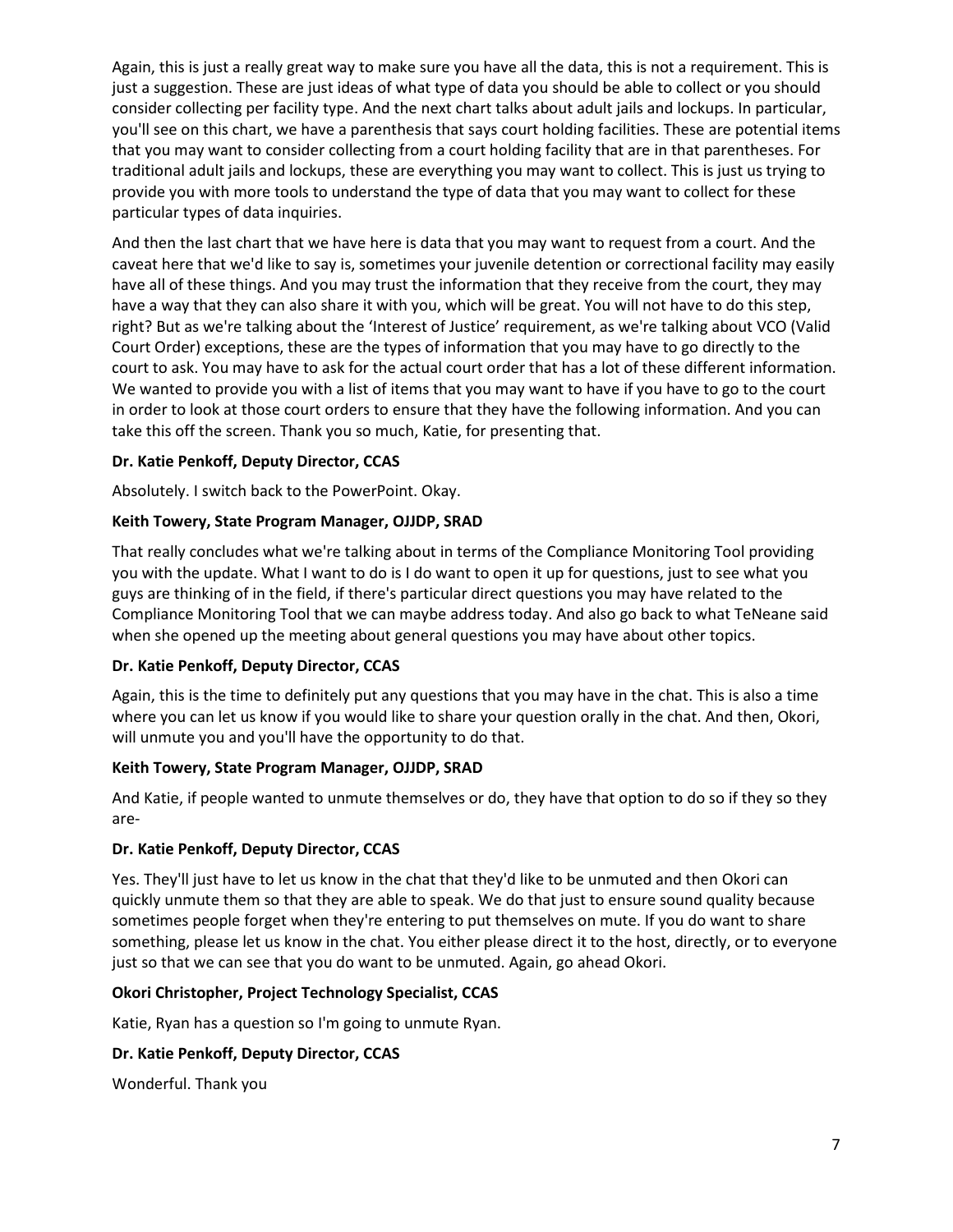## **Okori Christopher, Project Technology Specialist, CCAS**

Ryan, you're unmuted.

#### **Questions from the States and Territories**

- **Ryan Shands, OR -** Thanks. Appreciate it. Just real quick question. I want to know, what is OJJDP's expectation for states monitoring prison facilities run by the Department of Corrections at the state level. I noted up at the top where we discuss the core requirements as they apply to facility types that secure correctional facility references prison with regard to jail removal. I just wanted to know a little bit more about that.
- **Dr. TeNeane Bradford, OJJDP -** Hey, Ryan.
- **Ryan Shands, OR -** Hi, TeNeane.
- **Dr. TeNeane Bradford, OJJDP -** We're supposed to remove prisons from the discussion today. I didn't get to it.
- **Ryan Shands, OR -** Okay.
- **Dr. TeNeane Bradford, OJJDP -** All right. Here's what we know so far. And we're mulling it around with our attorneys. The past practice that I understand is that we would spot check and not collect with spot checks prison facilities and then ask for data verification looking for violations of DSO. All right. Scared Straight programs I think were the biggest push to spot check and work with prisons. The problem with why we want to back away from having this information is that in many instances the guidance has been unclear, or it's been wavering around it. Different program managers or people who have done the work for a number of years have said one thing to one state, and other things to other states.

We have to own that and be working to try to correct that. But there's nothing in the statute that specifically, and I'll need my lawyers to help me out, not my lawyers, ours, that speaks to this. We wanted to make some policy calls based on practice and our understanding of activities that would potentially put prisons in violation of a core protection, so to speak. That's my understanding. I'm not sure if that's your understanding, Ryan, but that's my understanding of the past practice. Without much teeth and we're moving forward with providing detailed guidance or essentially at some point we need to say, and soon, we're pulling this out period. There is no requirement or here's the policy that we're instituting with clarity.

- **Ryan Shands, OR -** Okay. No, I appreciate that. Thank you very much.
- **Dr. TeNeane Bradford, OJJDP -** Does that make sense?
- **Ryan Shands, OR –** Yes, it does.
- **Dr. TeNeane Bradford, OJJDP** Do you have any offering of, because you're one of our more experienced Compliance Monitors, has there been any additional context that you think is important to note?
- **Ryan Shands, OR –** Absolutely, I'll out myself a little bit here. We do monitor the Department of Corrections prison facilities, but we monitor them in a way where it qualifies as spot checking. But what we're doing is ascertaining whether they meet the definition of facility based on that verification of data. And I say that facility is used for lawful custody and treatment of juveniles. And if a prison facility is statutorily prohibited from being used for the lawful custody and treatment of juveniles, then verification will produce no data that juveniles are present. Just by your verification piece, we qualify the Department of Corrections facilities as not meeting a facility for the purpose of monitoring, but we'll still spot check for that reason.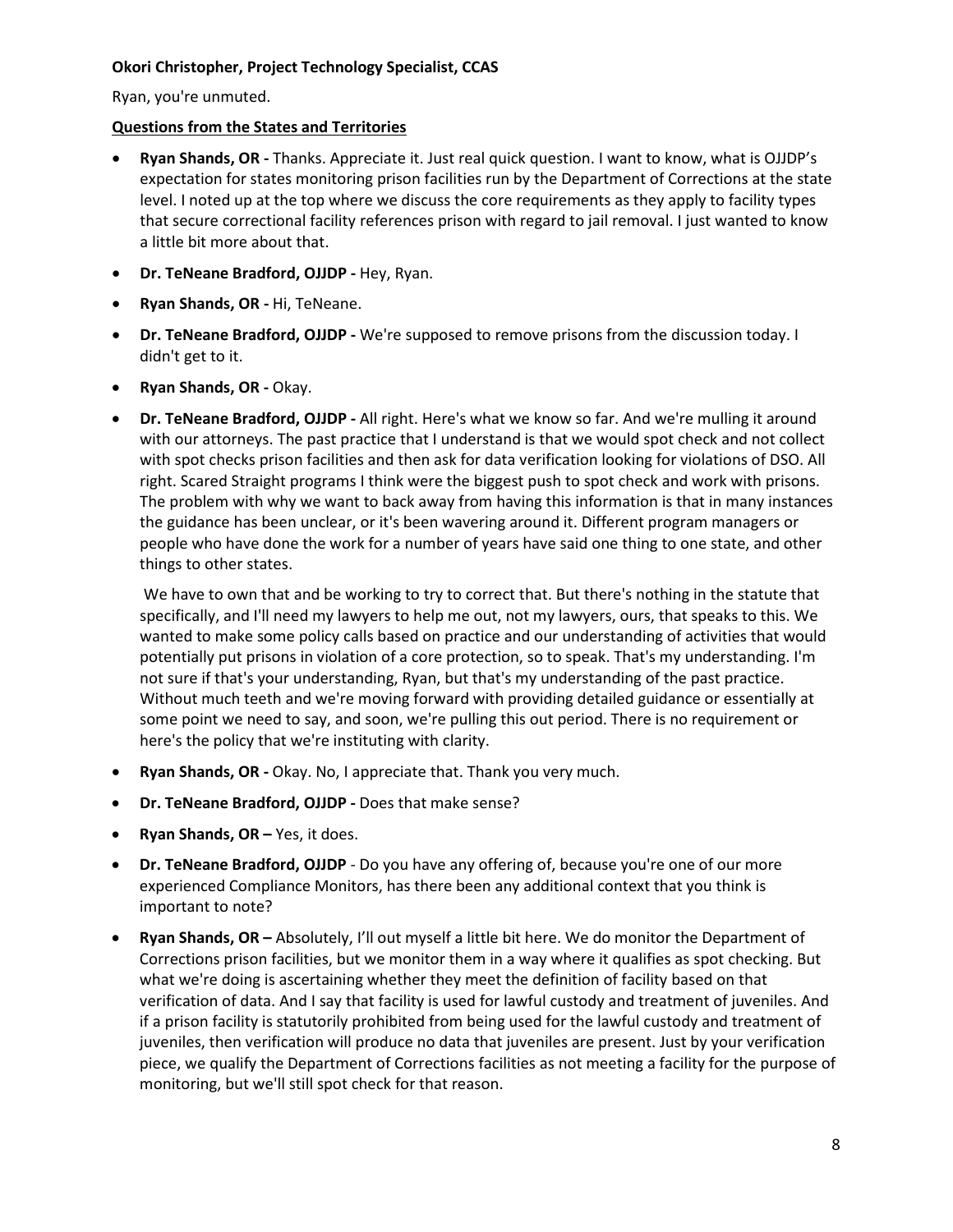- **Dr. TeNeane Bradford, OJJDP -** Thank you. And I'm glad you shared that because we know a number of things whether we say it or not, once you continue to spot check and for why and using the definition of facility based on what you just described it's certainly an approach that I've become aware of more recently. And actually, when I first came on board and was actually shadowing my staff, and I'm saying we actually went into a couple of prisons and we focused on sampling data there in the statutory requirements that verified that they're not supposed to hold them. And then we also checked for Scared Straight policy or if the prison actually held those types of programs, how they held them and how those youth get into the facilities depending on whether they were violations or not. A whole other conversation, but we plan to get that out. We're going to make some decisions. It's just to hear your context and how you're using it and how important it is that helps I think us generate some meaningful discussion around policy.
- **Ryan Shands, OR –** Yes, thank you, Dr. Bradford.
- **Dr. TeNeane Bradford, OJJDP -** No problem. Thank you.
- **Eloisa Tuitama, CA -** In anticipation of the tool's release, I have prepared our data based on the questions in last year's CM Tool. Can we assume there will be no changes to this year's CM Tool?
- **Keith Towery, OJJDP -** There was a question in the chat. In anticipation of the tool's release, I have prepared our data on the questions in last year CMT. Great. Can we assume there will be no changes to this year's CM Tool? If you would like, TeNeane, I can address that.
- **Dr. TeNeane Bradford, OJJDP -** Please. Thank you.
- **Keith Towery, OJJDP -** No problem. Yes, that's actually the best advice that we would like to give everyone. You've been entering those CMT questions at least in a format where it's directly connected to the site for the past two fiscal years. You're going to expect those questions to be the same. The change that you may see when you enter your data is that it might do a tally of the amount of secure facilities that you have made an on-site inspection with. But that's literally the only change. You'll also see that is very intentional to tell you which year of the planning cycle that you are within, when you're entering the data. But all of the questions will be the same that you've been doing for the past two fiscal years.
- **Ocie Hunter, Jr., AR** When will we be able to receive a copy of the suggested data forms?
- **Dr. Katie Penkoff, CCAS -** Thank you so much Keith and Dr. Bradford. Just as a reminder that in chat box you actually have to go to the 'To' button and select 'everyone' so that we can all see your question. If it just goes to 'attendees', only the people who have come as attendees and not hosts or panelists can see those questions. If we've missed your question, it's because we can't see it. And we would greatly appreciate it if you could use that drop-down menu to select 'everyone' and post them in there. Fantastic. Here's a question, when we will we be able to receive a copy of the suggested data elements form or handout that you just shared?
- **Keith Towery, OJJDP -** No problem. We will definitely provide everyone with a copy during the CMT training that is forthcoming. And we're hoping to provide CMT training over three separate days within the next two to three weeks. Once we have those dates, we'll be working with CCAS so they can push out a listserv message and also provide you an opportunity to sign up for that particular training.
- **Mona Barnes, CO** Can you put the CH info recommendations data screen back up?
- **Dr. Katie Penkoff, CCAS -** Thank you so much, Keith. If there are other questions, please let us know here in the chat and please select 'everyone' so that we can all see. There's a question about, can we put the court holding info recommendations data back up on the screen? Can we pull up that handout again? Keith, is that okay if I go ahead and do that?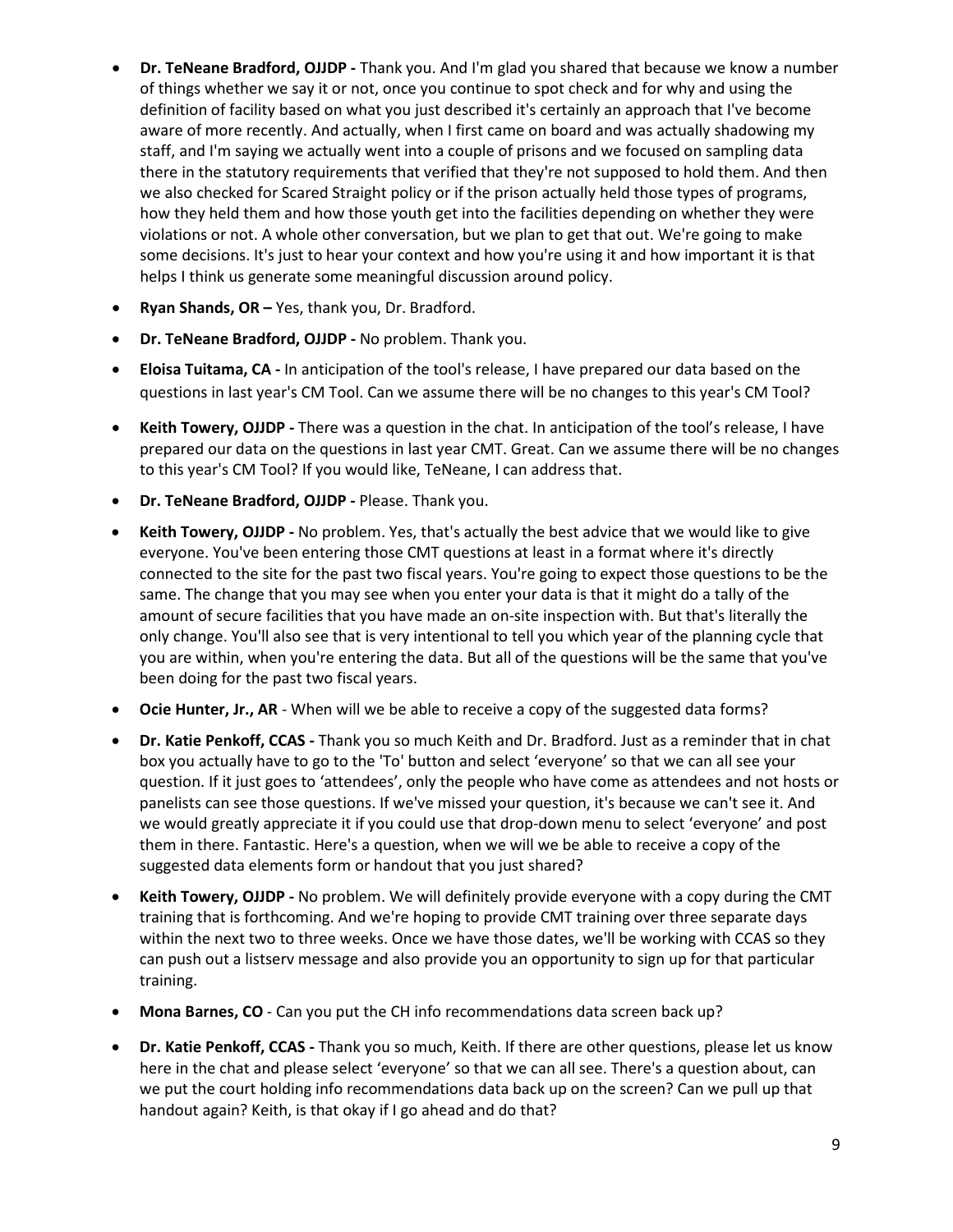- **Keith Towery, OJJDP -** Sure. By all means.
- **Dr. Katie Penkoff, CCAS -** I think it's the second one then, right? Suggested data elements from adult jails and lockups. Hopefully people see page two here in the middle table.
- **Keith Towery, OJJDP –** Yes, that's the one. And we put in parentheses the particular elements that you may want to receive from a court holding facility there. But we do suggest, now, when we say court holding facility, for the purposes of the Juvenile Justice and Delinquency Prevention Act, as amended, we treat court holding facilities the same way that we are treating adult jails or lockups. But we did make sure that we put that in parentheses, the different types of data that you definitely want to try to receive from a court holding facility to make sure that we're following the intent of the law. And we will definitely be providing stronger guidance that's forthcoming. We're working on all of these tools. We just wanted to give you a little snippet to present you with the appetizer of what's to come.
- **Dr. Katie Penkoff, CCAS -** It does look like there is a new question in the chat box as well. Mona is sharing, thank you so much for responding to that request. And then there's a new question about, due to COVID priorities in this CMT, will we only report actual onsite visits or on-sites and desk reviews, both?
- **Keith Towery, OJJDP -** TeNeane do you want me to take this or did you?
- **Dr. TeNeane Bradford, OJJDP -** I mean can we open the mic so we can get clarification?
- **Dr. Katie Penkoff, CCAS -** Okori, if you could unmute Mark Thatcher. And Mark, if you could provide us a bit more about your question and a bit more context.
- **Dr. TeNeane Bradford, OJJDP -** Hey Mark.
- **Mark Thatcher, MT -** This is Mark, can you hear me okay?
- **Dr. TeNeane Bradford, OJJDP –** Yes.
- **Mark Thatcher, MT -** In Montana, and I know other states have had the same problem due to COVID restrictions, over the past fiscal year, we weren't necessarily able to do strictly site visits, we had to do desk reviews and other ways of reviewing some of these facilities. In the CMT then, are we just reporting site visits or reporting all types of monitoring site visits and desk reviews or whatever we had to do to stay on top of things?
- **Dr. TeNeane Bradford, OJJDP -** Okay. Mark, unfortunately, we didn't get approval for what I call virtual monitoring activities. It would be what you would normally report, but I would provide context and perhaps Keith, or Keith and Tina, if Tina is not on, then Didier. I'm not sure about this extra explanatory section in CMT. But I'm told there's a way for them to be able to describe what types of activities that they're able to do without that count in the number.
- **Mark Thatcher, MT -** As far as the numbers go for the monitoring the different facilities, the only numbers we'll physically be entering will be the actual physical on sites, and we won't be entering numbers then for other types of monitoring?
- **Dr. TeNeane Bradford, OJJDP -** I want to explore that a little bit more with you, Mark, because I'm not the expert on the CMT understanding a lot about it. I'm just not going to lie about it. I am not expert enough to know what I'm looking for when they tally up on the summary sheet, but I can't speak to the details of that. Keith, do you understand the question?
- **Keith Towery, OJJDP –** Yes, I think what, and Mark, please correct me if I'm misinterpreting what you're saying. What you're asking is because COVID happened, you probably weren't able to get to a facility. However, you still did your best to do some type of assessment of the facility barring your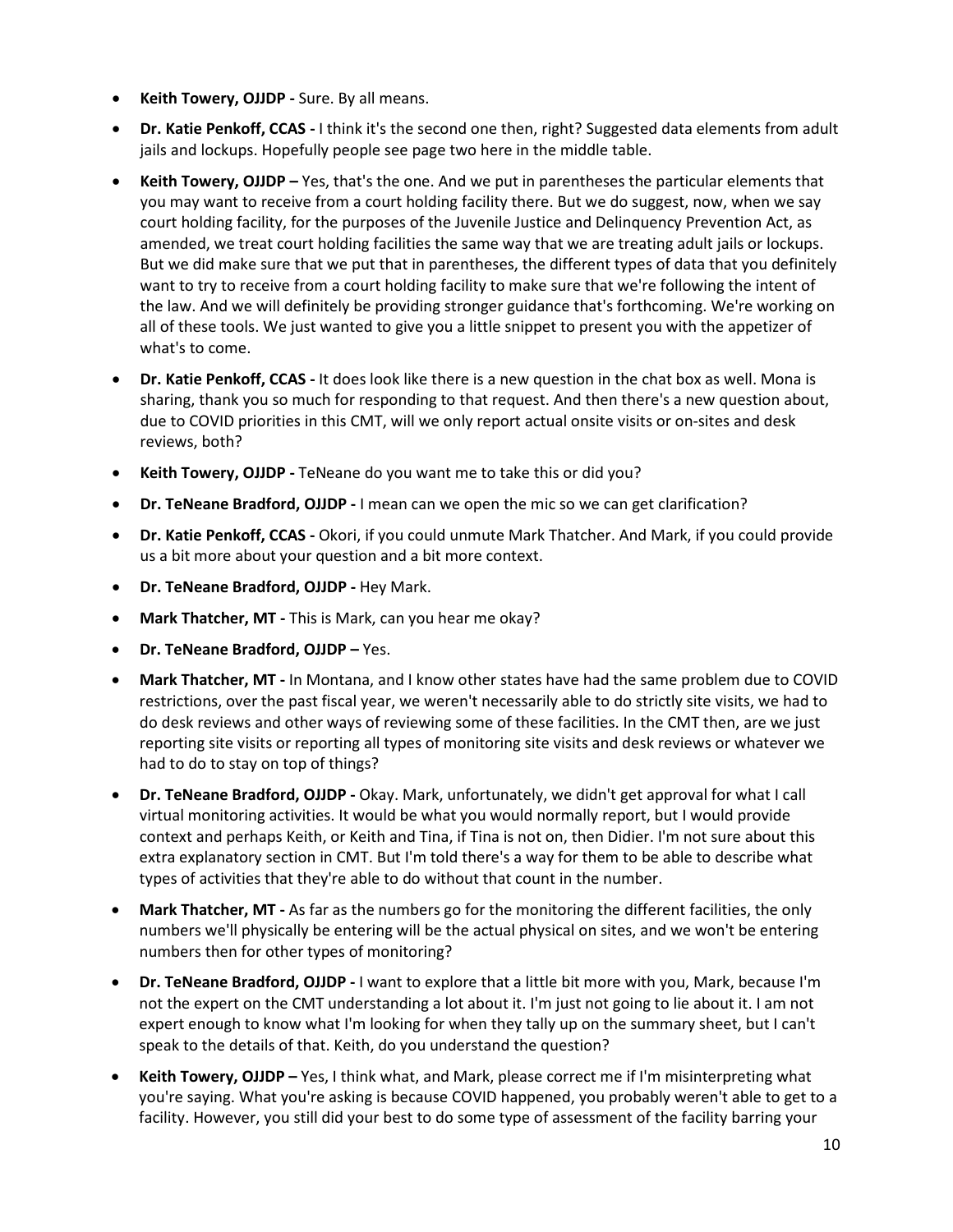actual on-site visit. Is there a way for the CMT to give you credit to offset the number of those particular visits over the number of visits that were actually in person? Is that it?

- **Mark Thatcher, MT -** Correct. Yes, is there a way to distinguish that?
- **Keith Towery, OJJDP -** Unfortunately, the way that the CMT is designed and set up, we are only asking for on site. As TeNeane was saying even during the last administration, it was very clear that we were not able to do any virtual site visits. We understand as a whole, as JJ (Juvenile Justice), that some of those visits could not have been accomplished. And what we've been asking people to do is to keep your program manager in tune about what's happening. There's going to be a section on the CMT like we always have where you can upload documents, state laws, or anything that would have prohibited you from doing those particular site visits, upload that in there.

You have a chance to also upload other documents. You can write a Word doc and justification stating that you were only able to do this many site visits due to these reasons. You have ample opportunity to do so. And I don't want to speak for TeNeane or anybody, but I think we've made it very clear that we understand that COVID has definitely impacted many people and it may have stifled people to do their on-site inspections and that's something that we will take into consideration and it probably won't have an effect on you.

- **Mark Thatcher, MT -** Okay. Thank you very much.
- **Dr. TeNeane Bradford, OJJDP -** And that's all I have to say. Thanks, Keith and Mark. I don't want to get myself in trouble with this, but I do want to say that while we haven't been given the okay to allow for credit for virtual monitoring, I do want to emphasize how important it is that we know what your circumstances are and the documentation, if you want to upload it. I think you can upload it right in the CMT. Keith, you can upload for documentation. We have been in discussions about what COVID has done, how it has negatively impacted your ability to get your job done. To recognize how you've been creative you all across the country in trying to ensure that you did what you could, despite the challenges of COVID. And we're hoping that we can have some policy decision making if in fact this data collection period that's going to impact FY21 requires us to make some policy decisions.

We have anticipated that most of the challenges that we will see will be reflected in the FY21 data collection period now that would impact FY22. But we do know that there are some states that were just shut down for most of the year. We do know that there may be some policy discussion. We can't affirm that. I will also say that we're tracking, and it's been continuously asked by our stakeholders, even some of our congressional stakeholders to ensure that on site monitoring is still occurring. That JJ does everything it can to mitigate risk and ensure that compliance monitors have what they need in terms of safety protocols, CDC regulations and guidance to do the job onsite. We have developed guidance that essentially helps in responding to that call to action. It is under department review. And so we're trying to help out with that. But for the most I can say without getting myself into too much trouble, and acknowledging, Mark, the seriousness of the issue and your courage to speak out because there are other states that have been asking and concerned as well.

Get it in there, in the section where you can explain your efforts without muddying the waters with the actual on site data collection. And then we will do our part to help drive policy decisions so that perhaps your funding is not affected, and notice I said perhaps in quotes and that we will try and make some policy decisions. You can't come up with a COVID-19, nobody's ever. We haven't had to deal with this level of pandemic and there's some recognition of that without having given the okay for what is being considered virtual monitoring or desk monitoring activities. Hope I didn't get myself in too much trouble, but I don't want to minimize what I'm saying to you. And I want it to be clear that we're recognizing it and that we're working on a way to help states not be affected with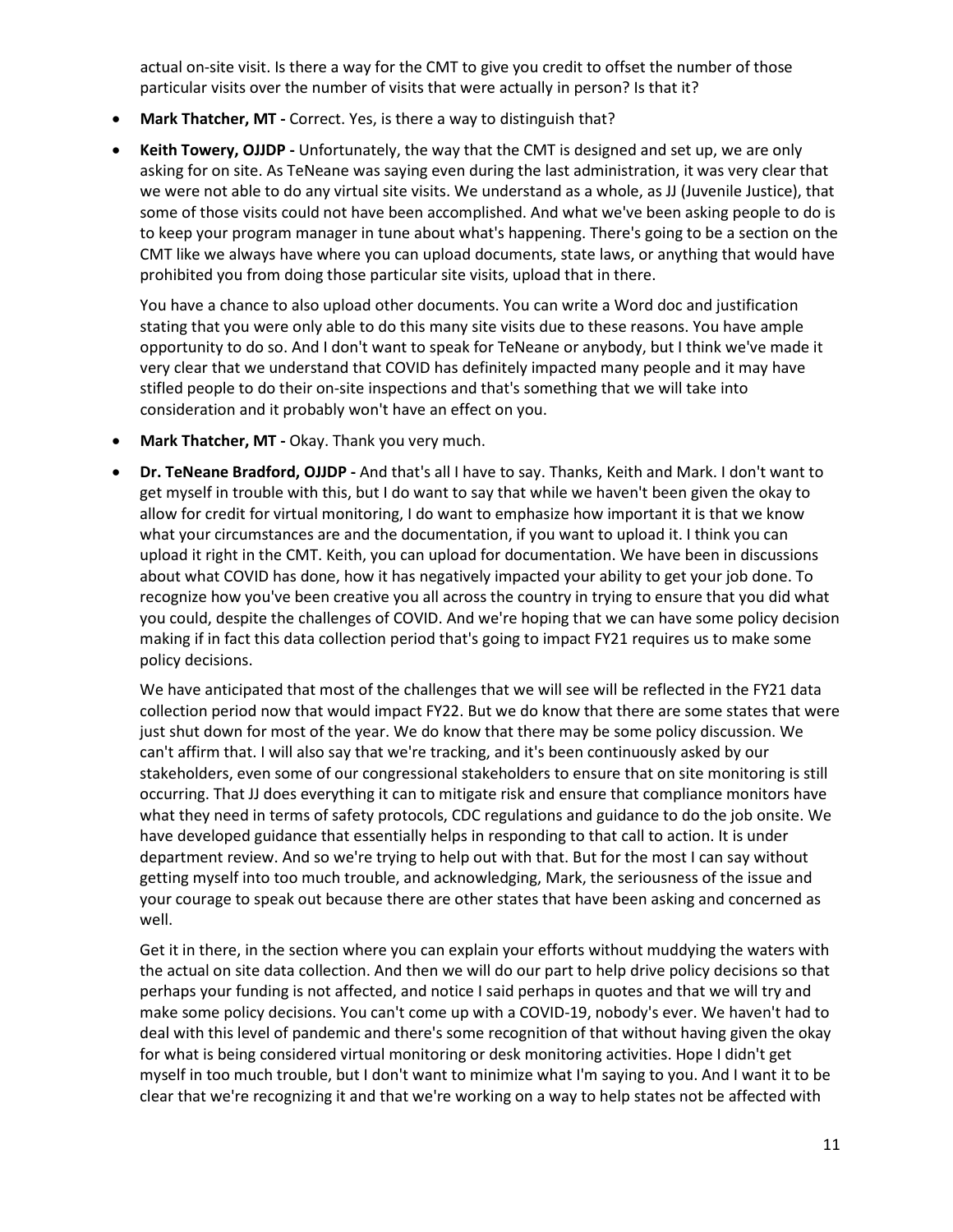their funding, when they can demonstrate they doing anything they can despite the pandemic to try to monitor for the core protections.

- **Samantha Armendariz, NM -** Virtual visits will not count as site visits for reporting, understood. States will have a chance to upload documentation (state health/emergency order) to show why in person site visits were not able to be completed, correct?
- **Dr. Katie Penkoff, CCAS -** Thank you, Dr. Bradford and Keith. There are a couple of comments or questions that really relate to this topic at hand. And first, virtual visits will not count as site visits for reporting, understood. States have a chance to upload documentation (i.e., state health/emergency order) to show why in-person site visits were not able to be completed, correct? There she's just asking if that's a correct assumption just to restate.
- **Dr. TeNeane Bradford, OJJDP -** Yes.
- **Eloisa Tuitama, CA -** When the CM Tool is released, perhaps in the upcoming training sessions you can point out the appropriate fields/areas of the tool to upload/ document the other monitoring activities?
- **Dr. Katie Penkoff, CCAS -** Perfect. And then Eloisa is saying when the compliance monitoring tool is released perhaps in the upcoming training sessions, can you point out the appropriate fields or areas of the tool to upload that documentation?
- **Keith Towery, OJJDP -** Definitely, that will be a part that we will emphasize and re-emphasize during our training.
- **Linda Barry-Potter, ME -** Will newer CMs get priority for the three training dates?
- **Dr. Katie Penkoff, CCAS -** And then, Keith, there's a question related to whether new Compliance Monitors might be prioritized for the three training dates or how the training dates will work for the CMT?
- **Keith Towery, OJJDP -** Well, we have three days and I don't think there's a need to prioritize. I don't think that we have a cap per day, right? Just when you feel like signing up for it, you have availability to do so, we suggest that you do so. It's like a free conference service. You sign up for it, we're going to provide that training for you.
- **Heather Kierzek, WI -** I might have misunderstood earlier, but when the CMT opens for this solicitation, will we be required to include court holding data or not until the solicitation next year?
- **Dr. Katie Penkoff, CCAS -** Okay. Thank you so much, Keith. And there is a question about court holding data and whether it will need to be entered this time around or perhaps next solicitation year? And I know that may be a parking lot question. I'm not sure but wanted to bring it to your attention.
- **Dr. TeNeane Bradford, OJJDP –** Sorry, can you say it again, Katie?
- **Dr. Katie Penkoff, CCAS -** Sure. We have a participant who's saying she might have misunderstood earlier. But when the CMT opens for this solicitation, will we be required to include court holding data or not until the solicitation next year?
- **TeNeane Bradford, OJJDP -** All right. FY20 data they submit and FY21 plans won't include data on the court holding facilities as jails or lockups. You are in the current selection period for FY22. FY21 data collection period ended September 30, 2020. Hope that clarifies it. And it's also in the listserv as well. And if it's still unclear, let me know. We're not reporting data on the new secure court holding facility requirement when the CMT opens, hopefully this week if we have our way.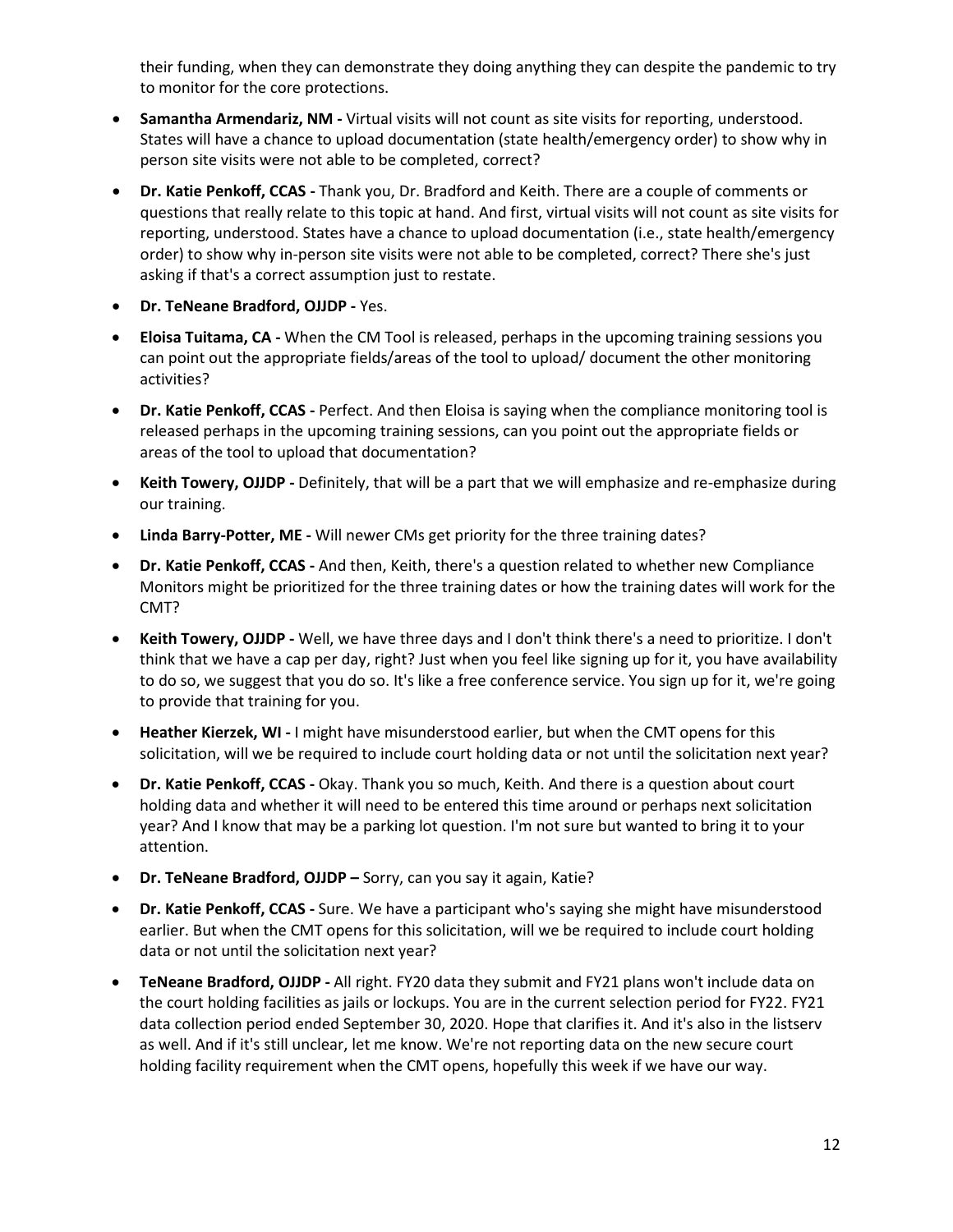• **Dr. Katie Penkoff, CCAS -** Okay. Thank you, Dr. Bradford. And folks are thanking you in the chat as well for those responses. I think at this point, Keith, if there are no other questions, I know we did want to just remind folks about the newly launched CCAS Information Hub.

## **IV. CCAS Information Hub**

## **Dr. Katie Penkoff, Deputy Director, CCAS**

And we have a link to it here. And I'll ask my colleagues to put a link to it in the chat box as well. And I can actually navigate to the site if folks would like. We've had two information sessions, demonstration and question and answer sessions. And on that Community of Practice or the CCAS Information Hub, there's actually a Compliance Monitors Community. And so that will allow you to post questions, to share ideas, to post resources with one another. It's also a place where we post the materials from state calls that relate to compliance monitoring, as well as other information and resources that were shared with the field by OJJDP. But you also have of course the opportunity to share information and resources with one another, example forms, etc. OJJDP if we have a few moments, I can quickly just orient people to the site.

Okay. Fantastic. Does everybody see this CCAS Information Hub hopefully? Okay. We just wanted to show folks again, what this looks like if you haven't had a chance. In the listserv that went out last week and the week before, you all have received your temporary login information. And then of course, you can change your password to what works best for you. When you visit the site up in the top right hand corner, you'll actually see that there are site tutorials about how to change your password, how to edit your profile, as well as how to post an event, a discussion, question or a resource. You will also notice there's a place where you can give us feedback on the site. And several of you have already been navigating the site and provided us some great suggestions that we then bring back and discuss with OJJDP and then make quality improvements to the site. Your feedback really matters to us.

And within it, when you log in, and you'll log in the top right-hand corner, you'll see this communities button. And if you click on the communities button, you'll see we have communities for certificate programs. If you're part of a certificate program for either Juvenile Justice Specialists, Compliance Monitors, or both and then we also have a tab for designated state agency personnel. We actually have communities by your role at the designated state agency. And so of course, you'll notice there's one for Compliance Monitors. And again, this is where we post past events as well as upcoming events and resources for the field related to compliance monitoring. If you have not already accessed the site, we encourage you to do so. Once you access the site, we're really hoping that you can provide us feedback to improve your experience. And then if you have any difficulty with login in or navigating the site or have suggestions for us about improving your experience that you let us know.

But all users have the opportunity to be able to add content, either discussion questions for your colleagues to weigh in, an event that might be happening, or even share a resource that you have found particularly helpful or that you might want feedback on. And you can even, as you see here on the righthand side, figure out who the other Compliance Monitors are, and reach out and connect directly with them. We want this to be a helpful resource, many of you attended the demonstrations and Q&A sessions. And so, we appreciated that. We appreciate the positive feedback we've received as far as well as the suggestions for really improving the site. We just wanted to, again, share this with folks, share that there is a community specific for Compliance Monitors. And that you can find some resources there for information that's been shared by OJJDP with the field as well as information from your colleagues. I'm going to check the chat to see if we might have any questions related to the Community of Practice.

Okay. All right. It doesn't appear that we do at this time. I think I will stop sharing this portion. And then I will bring back up the PowerPoint. OJJDP is there anything you want to add on the CCAS Information Hub before we talk about upcoming opportunities?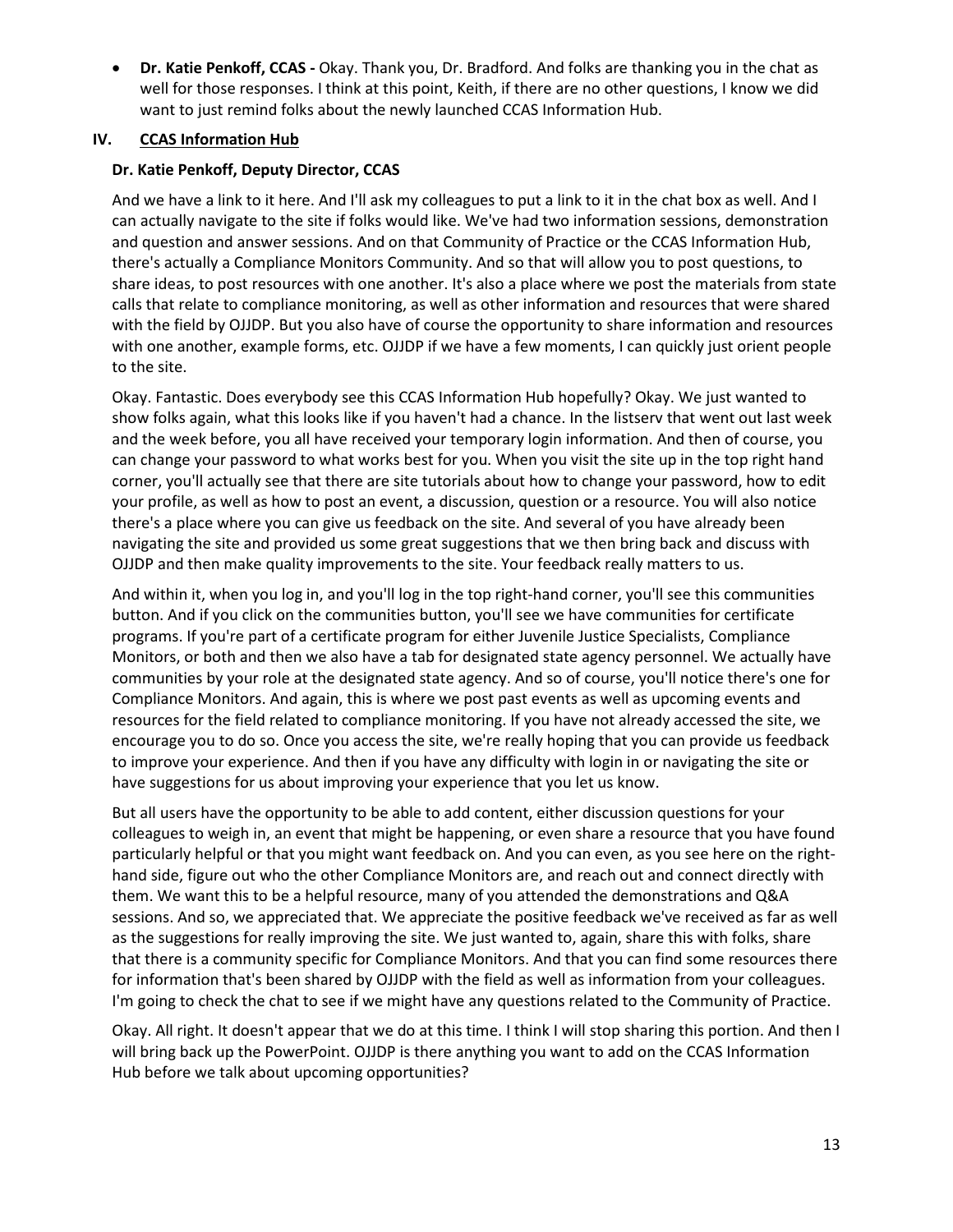## **Dr. TeNeane Bradford, Associate Administrator, SRAD, OJJDP**

For the CCAS Information Hub, I think we're good. It's great. We're going to have more out there.

## **Dr. Katie Penkoff, Deputy Director, CCAS**

Okay. Fantastic. Thank you so much. I'm going to turn it over to my colleague at the Center for Coordinated Assistance to States, Cassy Blakely, and she's going to share a past opportunity that you can still benefit from as well as some upcoming opportunities. Thanks, Cassy.

## **V. Upcoming Opportunities**

## **Cassy Blakely, Deputy Director, CCAS**

Wonderful. Thank you so much Katie. Just wanted to share in addition to the 2020 SRAD conference still being available to [view online,](https://air.6connex.com/event/SRADConference/login) our partners at the [Tribal Youth Resource Center](https://www.tribalyouthprogram.org/) also hosted a wonderful conference earlier this year. And all of the recordings from their conference can be found at the [link](https://triballawandpolicyinstitute.6connex.com/event/Training/tyrc/login) shown on the screen. And all of those do relate to partnership and particular interventions involving Tribal nations and Tribal youth. I encourage you to check out those resources and those sessions. It really was a wonderful conference. And gives a lot of opportunity for you as you think about your work in relationship to the Tribal entities in your state or territory. I want to send a thank you to those who have already volunteered to serve on the field advisory team for the upcoming 2021 OJJDP SRAD National Training Conference. We are still working on finalizing a date that we'll share it out with folks and to me and correct me if I'm wrong, but we're intending to be virtual this year as well. We'll be joining you all over the internet later this year.

## **Dr. TeNeane Bradford, Associate Administrator, SRAD, OJJDP**

And I just sent my approval for a date. I'll just wait for Chryl to confirm. But that should be coming out ASAP.

## **Cassy Blakely, Deputy Director, CCAS**

Wonderful. We will be working very closely with OJJDP as well as the field advisory team to plan those conference sessions and look towards those dates. If you have session topics or discussions or information that you would like to see at the conference, please feel free to communicate that to us at CCAS [\(ccas@air.org\)](file://dc1fs/dc1ehd/share/CCAS/Year%207/OJJDP%20Monthly%20Calls%20with%20the%20States/5.12.21/ccas@air.org) or to me [\(cblakely@air.org\)](file://dc1fs/dc1ehd/share/CCAS/Year%207/OJJDP%20Monthly%20Calls%20with%20the%20States/5.12.21/cblakely@air.org) in person. And we will happily include that or pass it along to some of those field advisory folks. If you still are interested in helping to be part of the field advisory team which informs and advises on the structure, content, and function of the conference, please let us know also. Thank you, Katie, for putting that in the chat box. And we hope to be in person again in the future, but we look forward to working with you virtually. And there'll be a number of other opportunities coming out as we move forward, but these are the two big ones for now. And with a little bit of time remaining, I'll kick it back over to Katie and OJJDP to close this out.

- **Gregory Artis, KS –** When you open up the three trainings, can we sign up for all of them, if needed?
- **Dr. Katie Penkoff, Deputy Director, CCAS –** Thank you so much, Cassy. As I'm looking in the chat box, when you open up the three trainings related to the Compliance Monitoring Tool, can folks sign up for all of them if needed? That's one question and, Keith, I think you said because there is not a cap on how many people could attend, people could certainly sign up for all three if interested in doing so.
- **Keith Towery, OJJDP, SRAD –** They can. But if you come to more than one training and I see you there, I'm going to be actually questioning and I'll put you on the spot. I'm just joking. But you can definitely sign up for more than one if you would like to.
- **Mona Barnes, CO –** This is a little off topic, but do you have any info on whether or not facility classifications can be broken out by areas within the facility?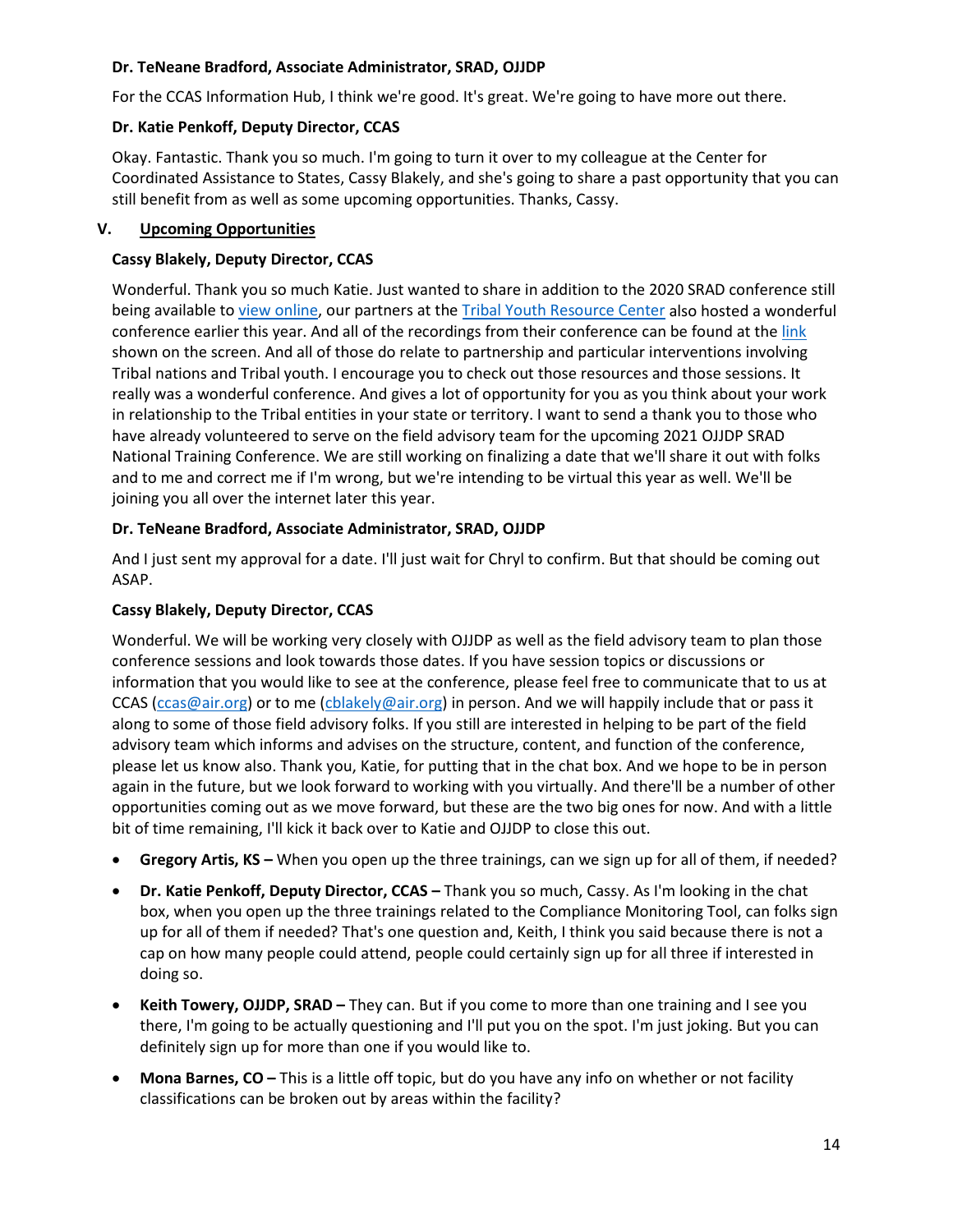- **Dr. Katie Penkoff, Deputy Director, CCAS –** Thank you so much, Keith. And we do have another question. Do we have any info on whether or not facility classifications can be broken out by areas within the facility?
- **Dr. TeNeane Bradford, Associate Administrator, SRAD, OJJDP –** Hey Mona. I feel a little like Julie right now. Let me get you to rephrase your question about classification types. There's a number of scenarios that are presenting themselves that could fall under the umbrella of re-classification or dual classification depending on the type of situation or core protection that may be impacted. And so, we do have some information coming out around classifications in areas of facilities. For example, the new secure court holding facility requirement has posed some interesting ways of classification. We've got Hawaii, who has an interesting classification type, because of their unique situation with a particular building that has different functioning.

We've been dealing with some things with New York. Different types of scenarios that's been prompting us to talk about classification in different areas to include I think some of the earlier discussions that I got into with Bill Harper I think in Maryland around waiting areas and actual secure areas and adult jails and lockups and what was understood to be new under the detain and confine guidance that went out. We were having some more discussion around that. But if you have specific questions that may be applicable to what's going on in your area, that would be helpful for us to make sure that we're honing in on what specific issues there are that would be helpful under the umbrella of the classification discussion. A typical one is an adult jail paired within non-secure sheriff's office.

Okay. We'll have to follow up, we got two minutes. First, I don't know who's assigned to you. But let's follow up and then we'll get that out with an FAQ. Okay. You all got me, Compliance Tea? Keith and Didier will get back with Tina. All right. There was one more thing... Is this okay Cassy for me to give JJ's closing remarks since I've jumped in?

• **Dr. Katie Penkoff, Deputy Director, CCAS –** Absolutely. Dr. Bradford anything you'd like to address, you're obviously welcome to do so.

#### **VI. Closing Remarks**

#### **Dr. TeNeane Bradford, Associate Administrator, SRAD, OJJDP**

I promise you all in the states I really am not a micromanager. I really am not; I'm just trying to be helpful and be upfront. Because we know this has been a lot of work with compliance, building credibility around not responding to your compliance questions and trying to be better at being responsive to your concerns on the state level, jurisdictional level, we just want to be better. And I don't want my team to take the hits when I have to, when I can do it for them. That's a little bit of why I'm jumping in here to help out there. Trust me, I will give the reigns back to them as soon as I can. The other thing is that earlier there was a question from Ryan which I thought was really great around the prison discussion. And so, Ryan we'll be following up with an email to you and we're developing a FAQ to go out.

We've got a number of FAQs that we finally got answers to that we're posting. Some of the states that have been in waiting for some questions that came to us a little while ago, we've turned those around individually. And again, we'll be posting FAQs as we are getting them updated. And we'll turn those around and have some very concrete discussions and Q&A around them. Perhaps if some of what we're doing in a call is not working, we can set up TTA (training and technical assistance) calls, we can have a conversation with you and your leadership. I've been fielding some frustrations that have been reported from some states that are concerned about what they believe is a lack of responsiveness to questions. Or maybe the answers are not sufficient enough.

And so, I can jump on calls with SAG (State Advisory Group) chairs, DSA (Designated State Agency) heads, along with Data Specialists and Compliance Monitors to work through some of the concerns you